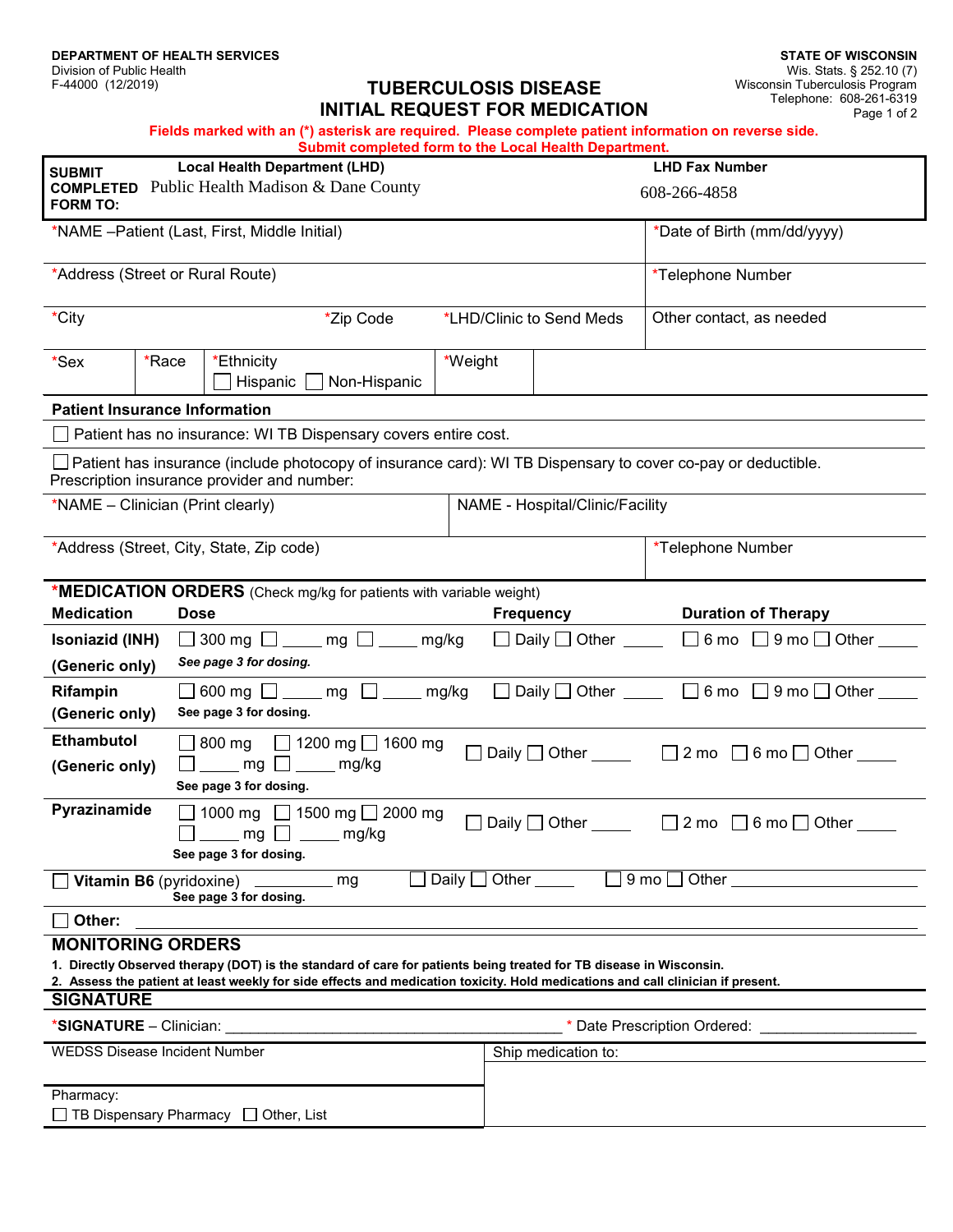F-44000 (Rev. 12/2019) Tuberculosis Disease Initial Request for Medication

| Page 2 of 4 |  |
|-------------|--|
|-------------|--|

| <b>Patient Name:</b> Name:                                                                                                                                                                                                    |                                                                                                                                                                                                                                |                |                                                  |                |  |
|-------------------------------------------------------------------------------------------------------------------------------------------------------------------------------------------------------------------------------|--------------------------------------------------------------------------------------------------------------------------------------------------------------------------------------------------------------------------------|----------------|--------------------------------------------------|----------------|--|
| <b>PATIENT INFORMATION (*Required)</b>                                                                                                                                                                                        |                                                                                                                                                                                                                                |                |                                                  |                |  |
| A. *Tests:                                                                                                                                                                                                                    |                                                                                                                                                                                                                                |                |                                                  |                |  |
| 1. T-Spot™ blood assay:                                                                                                                                                                                                       | Date Drawn: ___                                                                                                                                                                                                                |                | Results: Positive Negative Indeterminate Invalid |                |  |
| 2. Quantiferon™ (QFT) blood assay: Date Drawn: ____                                                                                                                                                                           |                                                                                                                                                                                                                                |                | <b>Results:</b> Positive Negative Indeterminate  |                |  |
|                                                                                                                                                                                                                               |                                                                                                                                                                                                                                |                |                                                  |                |  |
| 3. Tuberculin Skin Test: Date Applied: 1997                                                                                                                                                                                   |                                                                                                                                                                                                                                |                |                                                  |                |  |
| Specimen<br>4.                                                                                                                                                                                                                | <b>Sample Date</b>                                                                                                                                                                                                             | <b>Results</b> |                                                  |                |  |
| (Sputum or BAL)                                                                                                                                                                                                               |                                                                                                                                                                                                                                | Smear          | <b>PCR</b>                                       | <b>Culture</b> |  |
|                                                                                                                                                                                                                               |                                                                                                                                                                                                                                |                |                                                  |                |  |
|                                                                                                                                                                                                                               |                                                                                                                                                                                                                                |                |                                                  |                |  |
|                                                                                                                                                                                                                               |                                                                                                                                                                                                                                |                |                                                  |                |  |
| 5. Sputum/other culture: Specimen source: Speciment Community Community Speciment Superson                                                                                                                                    |                                                                                                                                                                                                                                |                |                                                  |                |  |
| <b>B.</b> *Is patient symptomatic? (check all that apply) $\Box$ No                                                                                                                                                           |                                                                                                                                                                                                                                |                |                                                  |                |  |
| $\Box$ Fever $\Box$ Night sweats $\Box$ Cough > 3 weeks $\Box$ Sputum $\Box$ Blood in sputum $\Box$ Weight loss                                                                                                               |                                                                                                                                                                                                                                |                |                                                  |                |  |
|                                                                                                                                                                                                                               |                                                                                                                                                                                                                                |                |                                                  |                |  |
| $\Box$ Other $\Box$<br>C. *Reason for referral for treatment: (check all that apply)                                                                                                                                          |                                                                                                                                                                                                                                |                |                                                  |                |  |
|                                                                                                                                                                                                                               |                                                                                                                                                                                                                                |                |                                                  |                |  |
| □ Suspect TB disease □ Confirmed TB disease<br>□ Contact to a current or past case of TB: Name of case, if known                                                                                                              |                                                                                                                                                                                                                                |                |                                                  |                |  |
| D. *Chest X-Ray or CT: (Include copy of chest x-ray and/or CT report with this request)                                                                                                                                       |                                                                                                                                                                                                                                |                |                                                  |                |  |
|                                                                                                                                                                                                                               | Date and the state of the state of the state of the state of the state of the state of the state of the state of the state of the state of the state of the state of the state of the state of the state of the state of the s |                | <b>Results:</b> Normal Abnormal Cavitary         |                |  |
| E. *Prior treatment for tuberculosis infection or disease?                                                                                                                                                                    |                                                                                                                                                                                                                                |                |                                                  |                |  |
| F. Risk factors for adverse reactions or non-adherence?                                                                                                                                                                       |                                                                                                                                                                                                                                |                |                                                  |                |  |
|                                                                                                                                                                                                                               |                                                                                                                                                                                                                                |                |                                                  |                |  |
| G. *Risk factors for drug-resistance or poor response to medication? (check all that apply)<br>□ Born outside US, or parents born outside US Country of birth: ______________Year arrived in US: ___________ □ NA             |                                                                                                                                                                                                                                |                |                                                  |                |  |
|                                                                                                                                                                                                                               |                                                                                                                                                                                                                                |                |                                                  |                |  |
| □ Liver impairment (hepatitis, alcohol use, drug use, other example and and all the control of the control of the control of the control of the control of the control of the control of the control of the control of the co |                                                                                                                                                                                                                                |                |                                                  |                |  |
| □ Diabetes: □ Insulin-dependent □ Oral hypoglycemic □ Poorly-controlled                                                                                                                                                       |                                                                                                                                                                                                                                |                |                                                  |                |  |
|                                                                                                                                                                                                                               |                                                                                                                                                                                                                                |                |                                                  |                |  |
| $\Box$ Population risk factor (travel outside US, jail or prison in other state/country)                                                                                                                                      |                                                                                                                                                                                                                                |                |                                                  |                |  |
|                                                                                                                                                                                                                               |                                                                                                                                                                                                                                |                |                                                  |                |  |

#### **H. \*Baseline blood tests**

| <b>HIV</b>                  | <b>Date</b> | <b>Result</b> |
|-----------------------------|-------------|---------------|
| <b>ALT/AST</b>              | <b>Date</b> | <b>Result</b> |
| <b>CBC</b> w/platelets      | <b>Date</b> | <b>Result</b> |
| T. BIL                      | <b>Date</b> | <b>Result</b> |
| S. Creatinine               | <b>Date</b> | <b>Result</b> |
| <b>Uric Acid</b>            | <b>Date</b> | <b>Result</b> |
| <b>Alkaline Phosphatase</b> | <b>Date</b> | <b>Result</b> |
| Other:                      | <b>Date</b> | <b>Result</b> |

#### **References**

**American Thoracic Society; Centers for Disease Control and Prevention; Council of the Infectious Disease Society of America (2016). Treatment of Drug-Susceptible Tuberculosis. Clinical Infectious Diseases. 63(7):e147-e195. Red Book. American Academy of Pediatrics. 31st Edition. 2018.**

**Submit completed form to: Local Health Department**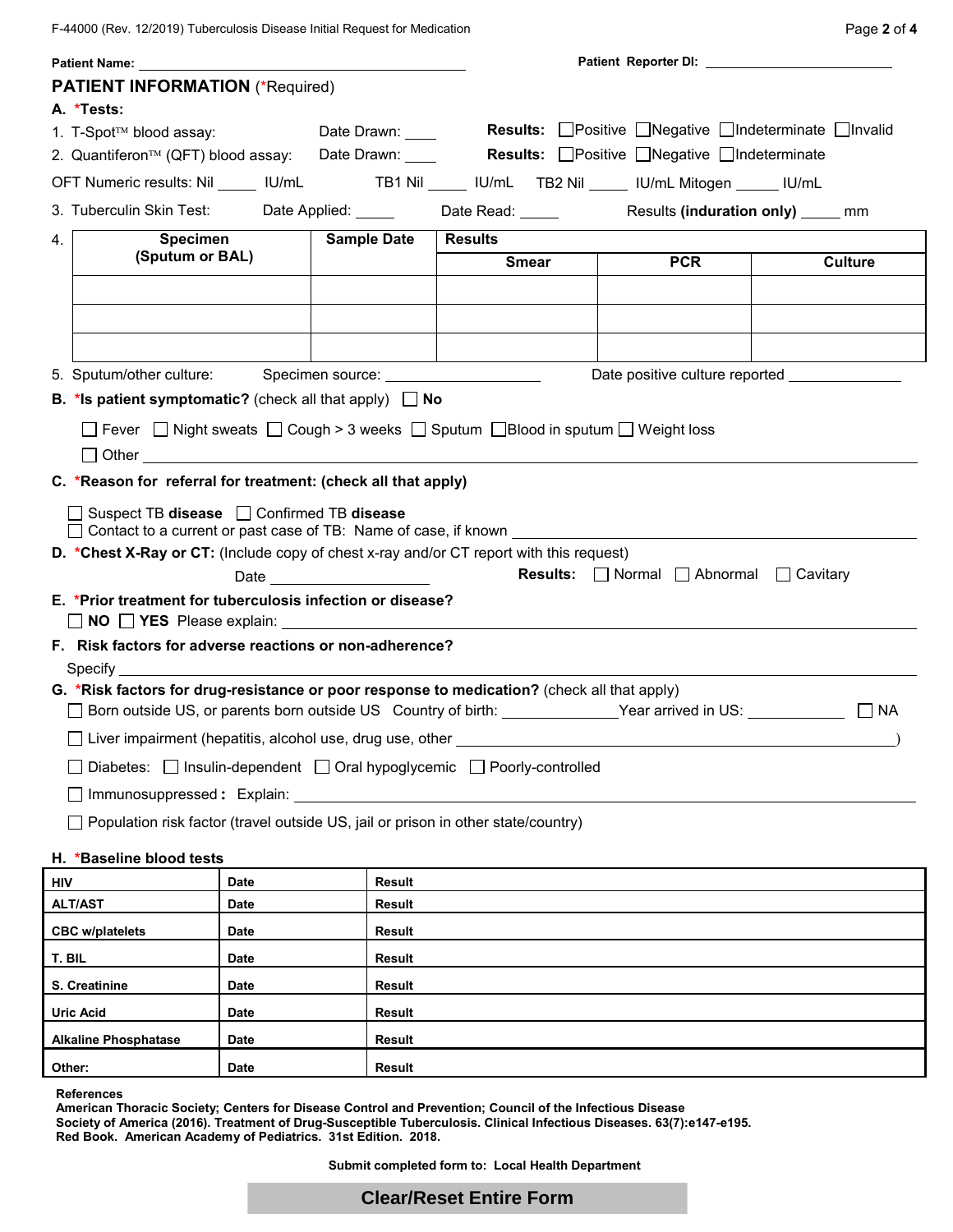

# **Tuberculosis (TB) Disease Treatment**

Wisconsin Department of Health Services Division of Public Health, Tuberculosis Program

Once a person is diagnosed with TB disease, treatment and/or isolation are required. We recommend that all treatment and case management be performed in collaboration with the local health department. Assistance with cost for medications and care is available from the Wisconsin TB Dispensary through the local health department.

#### **Principles for the treatment of TB disease**

- 1. Coordination between public (legal health authority) and the private sector is required by State Law.**[1](#page-2-0)**
- 2. Case management including directly observed therapy (DOT) through the local health department (LHD) is the standard of care in Wisconsin.**[2](#page-2-1)**
- 3. A four-drug regimen of isoniazid (INH or H), rifampin (RIF or R), pyrazinamide (PZA or Z) and ethambutol (EMB or E) is the preferred initial regimen for TB disease where the organism is drug susceptible.**[3](#page-2-2)**
- 4. Treatment consists of two phases; an intensive phase of two months of HRZE followed by a continuation phase of four months of HR.**[4](#page-2-3)**
- 5. EMB can be discontinued as soon as drug susceptibilities demonstrate that the isolate is susceptible to both INH and RIF.**[5](#page-2-4)**
- 6. Pyridoxine (vitamin B-6) can be given to all persons at risk of peripheral neuropathy cause by INH.[6](#page-2-5)
- 7. The preferred frequency is once daily. **[7](#page-2-6)**
- 8. Adult dosing begins at age 15 or weight of > 40kgs (88 lbs.)**[8](#page-2-7)**
- 9. Drug-resistance and or prolonged sputum culture-conversion are treated differently than the standard TB recommendation in this document. Please consult with the Wisconsin TB Program for assistance.**[9](#page-2-8)**

| таріс 1, 1 гентра ті сапінсің технісік ін ттірсонуш | Intensive Phase<br><b>Continuation Phase</b> |                     |            |                    |          |                         |
|-----------------------------------------------------|----------------------------------------------|---------------------|------------|--------------------|----------|-------------------------|
| Regimen                                             | Drugs                                        | Interval and Dose   | Drugs      | Interval and Dose  | Range of | Comments                |
|                                                     |                                              | (Minimum            |            | (Minimum           | Total    |                         |
|                                                     |                                              | Duration)           |            | Duration)          | Doses    |                         |
|                                                     | <b>INH</b>                                   | 7 d/wk for 56 doses |            | 7 d/wk or $126$    |          | This is the preferred   |
|                                                     | RIF                                          | $(8wks)$ , or       | <b>INH</b> | doses (18wks)      | 134-182  | regimen for patients    |
|                                                     | <b>PZA</b>                                   |                     | <b>RIF</b> |                    |          | with newly diagnosed    |
|                                                     | <b>EMB</b>                                   | 7 d/wk for 14 doses |            | 5 d/wk for $90$    |          | pulmonary tuberculosis. |
|                                                     |                                              | for $(2wk)$ then 5  |            | doses (18wks)      |          |                         |
|                                                     |                                              | $d/wk$ for $(6wks)$ |            |                    |          |                         |
| $\overline{2}$                                      | <b>INH</b>                                   | 7 d/wk for 56 doses |            |                    |          | Preferred alternative   |
|                                                     | <b>RIF</b>                                   | $(8wks)$ , or       | <b>INH</b> | 3 times weekly for | 98-110   | regimen in situations   |
|                                                     | <b>PZA</b>                                   | 7 d/wk for 14 doses | <b>RIF</b> | 54 doses (18wks)   |          | where more frequent     |
|                                                     | <b>EMB</b>                                   | for $(2wk)$ then 5  |            |                    |          | DOT is difficult to     |
|                                                     |                                              | $d/wk$ for $(6wks)$ |            |                    |          | achieve.                |

## **Table 1. Preferred Treatment Regimens in Wisconsin<sup>9</sup>**

<span id="page-2-0"></span>1 Wisconsin Admin Code DHS ch. 145.06 and Wisconsin Statutes ch.252.07(5)

<span id="page-2-3"></span>4 Nahid, P., et al. (2016) p.4

<span id="page-2-1"></span><sup>2</sup> Wisconsin Admin Code DHS ch. 145.10

<span id="page-2-2"></span><sup>3</sup> Nahid,P., et al. (2016) Official American Thoracic Society/Centers for Disease Control and Prevention/Infectious Disease Society of America Clinical Practice Guidelines: Treatment of Drug Susceptible Tuberculosis in Clinical Infectious Diseases 63(7).

<span id="page-2-4"></span><sup>5</sup> Nahid, P., et al. (2016) p.4

<span id="page-2-5"></span><sup>6</sup> Pregnant or nursing women, breast-fed infants, persons infected with human immunodeficiency virus [HIV], diabetes, alcoholism, malnutrition, or chronic renal failure and those of advanced age

<span id="page-2-6"></span><sup>7</sup> Nahid, P., et al. (2016) p. 4

<span id="page-2-7"></span><sup>8</sup> Nahid, P., et al. (2016) p. 6

<span id="page-2-8"></span><sup>9</sup> Based on Nahid, P., et al. (2016), Table 2, p. 4.